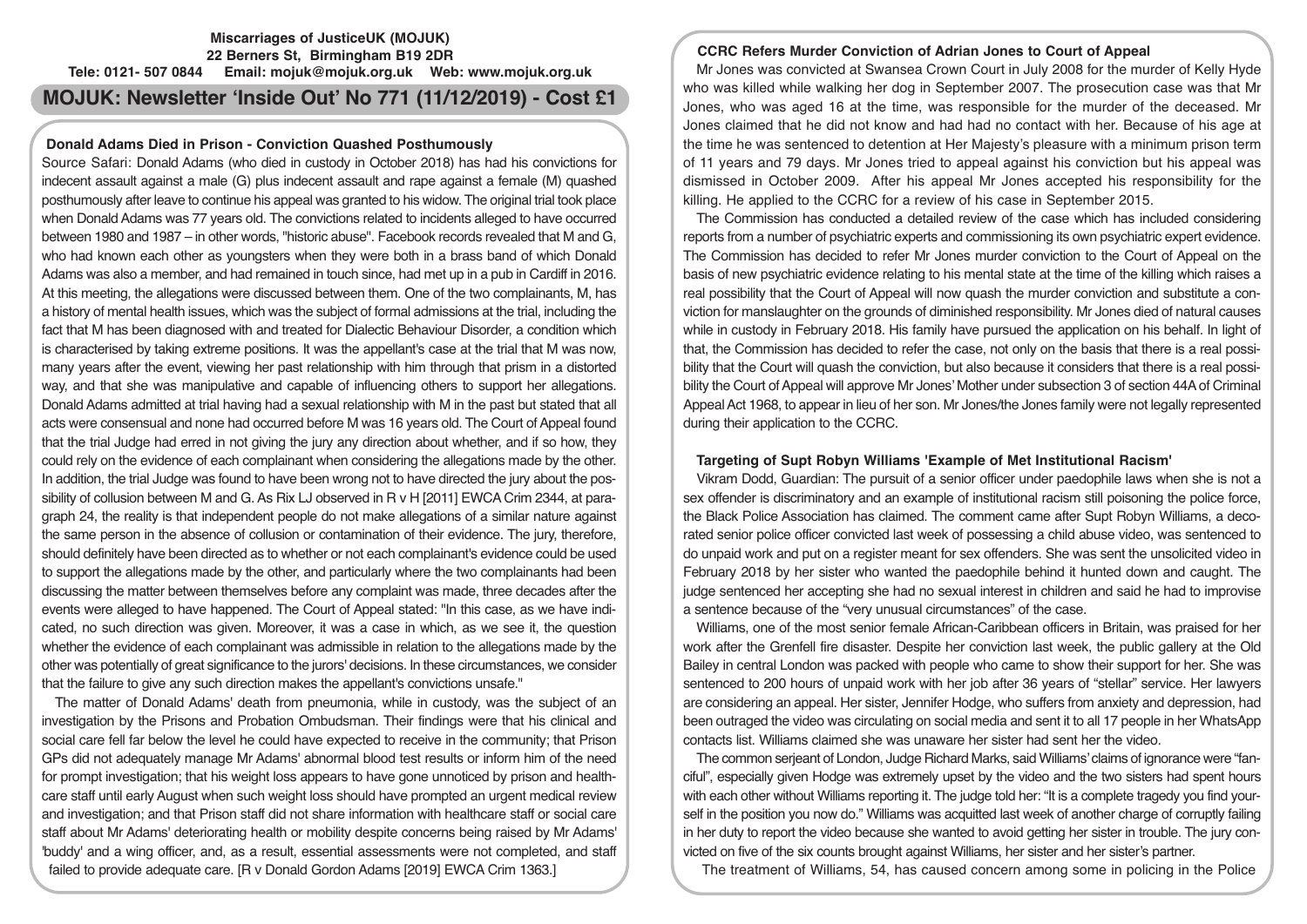Superintendents' Association, among Williams' staff and the Black Police Association. For black officers, the concerns boiled over publicly on Tuesday as Williams, one of the BPA founding members who was awarded honours for her work, was facing what the judge called "immense consequences" for her career. In a statement, the Met branch of the BPA said the Met had the discretion not to pursue Williams, but had chosen to do so. "The MetBPA believes that the internal guidance on this matter allows for any person in innocent possession of any image of this kind to be treated with discretion, especially when the investigation has concluded that there has been no sexual gratification. The question that is now asked, is why was this discretion not afforded to Supt Williams. "The MetBPA position is that this is a classic example of institutional racism. The clip was sent to 17 people and only three people were convicted. It is well documented about the disproportionally that exists within mis Janet Hills, chair of the BPA, said: "There have been many examples in the last couple of years of black senior officers being held to account at a higher level than their white counterparts. This has to stop. The finer detail of this case needs to be scrutinised to ensure that there is fairness for all."conduct and complaint of officers and staff from an African, Caribbean or Asian background."

The video came to light when some of those who received it reported it to police. The jury acquitted Williams of corruptly failing in her duty, but convicted her of possession. In his sentencing remarks, the judge gave an interpretation of the verdict. Williams had been sent the video unsolicited by her sister on a Saturday morning. Williams said she had become aware only the following Monday morning when telephoned by her sister, who had by then been arrested by police. The judge said the jury had rejected Williams' account and that by 7pm on the Saturday, eight hours after receiving the video, she was aware a video was on her phone and of "its broad context", given her sister's extreme reaction to it. The judge said it was "a grave error of judgment" by Williams to do nothing about the video, adding that, because of her experience as a police officer, she knew the "imperative" to act to safeguard the five-yearold child shown in the video being abused by an adult. The judge said as he sentenced Williams: "The fact that you did nothing about it was a grave error of judgment on your part, especially given the fact that by dint of your job, you knew the imperative of so doing and had the ready means at your disposal to act … It is though an error of judgment from which you neither gained nor stood to gain in any way which makes it all the harder to understand."

The Met deputy assistant commissioner Matthew Horne said: "The prosecution called this a 'sad case' and referred to the 'serious errors of judgement' made by those involved. "The Independent Office for Police Conduct is carrying out an independent misconduct investigation into the actions of Supt Williams and we await the outcome." The court heard that Hodge, who was convicted of distributing the image, had lost her job with the charity Scope after 17 years and it had destroyed her relationship with her sister. She was sentenced to carry out 100 hours of unpaid work. "I have no doubt you are a thoroughly decent woman," the judge told her. He accepted she sent the video in outrage and the court heard she had wanted those behind it caught and jailed. Throughout the three-week trial, Williams stayed away from Hodge and her partner, and did not seem to exchange a word or glance. Hodge's partner, Dido Massivi, has lost his job as a bus driver after 20 years. The court heard he blamed himself for the damage inflicted on Williams and her career, and his partner. Massivi, 61, was sentenced to 18 months' imprisonment suspended for two years, and to carry out 200 hours of unpaid work. He was convicted of distributing two indecent images and possessing an extreme image.

#### **Police Agree to Delete Prevent Referral of Primary School Child**

Following court action, the Metropolitan Police has agreed to delete information relating to a referral of a primary school age child under the government's PREVENT programme. The other referring authorities also agreed to correct and delete the relevant records. DPG's client was concerned that the records could be used against them in the future, even though they were based on a mistake. They relied on the Data Protection Act and Human Rights Act in order to secure deletion of the relevant PREVENT records. Following settlement, all relevant records have now been deleted, including from the National Police Counter Terrorism Headquarters Prevent Case Management (PCM) database, the existence of which was only recently made public (read about it in this Guardian article). Without deletion, such records would have been retained for at least 6 years under the police's National Retention Assessment Criteria (NRAC) policy, which does not differentiate between adult and child-related records. The police had refused to give any reassurance that such records would not be used again in relation to the child or would not feature in any Disclosure and Barring Service criminal records checks against them as an adult. However, this is no longer a concern as a result of the settlement in this case. The facts of the case and the settlement terms are confidential.

#### **Mahdi Mohamud to Serve Life Sentence in Hospital for The Foreseeable Future**

Having heard submissions over the course of two days, Mr Justice Stuart-Smith sentenced Mahdi Mohamud to life imprisonment, with a minimum term of eleven years and a hospital and limitation direction, for three offences of attempted murder committed during a 'terrorist' attack at Manchester Victoria train station last New Year's Eve. One of the three victims was a police officer and the injuries sustained were found to be serious and long term. The defendant who suffers from paranoid schizophrenia will serve his sentence at Ashworth High Security Hospital until and unless he becomes well enough to be transferred to prison. In passing sentence Mr Justice Stuart-Smith found that, although the defendant retained responsibility for his acts, his mental illness had made a significant contribution, probably by exacerbating the seeds of radicalization and by a disinhibiting effect.

#### **German Murderer Wins 'Right to be Forgotten'**

BBC Newws: A German man convicted of murder in 1982 has the right to have his name removed from online search results, Germany's highest court has ruled. The constitutional court in Karlsruhe ruled in favour of the man, who was handed a life sentence for murdering two people on a yacht in 1982. He was released from jail in 2002 and says he wants his family name to be distanced from his crime. The ruling could force publications to restrict access to online archives.

What was the case? The man was onboard the sailing ship Apollonia in the Caribbean when he shot and killed two people and severely injured another during a row. A book and TV documentary were made about the case. In 1999, the Der Spiegel magazine uploaded three reports from 1982 and 1983 which included the man's full name to their website. The articles can still be found with a simple Google search.

What was the complaint? The man became aware of the articles in 2009 and requested they be removed. He claimed they violated his rights and his "ability to develop his personality," a court statement says. The case was initially thrown out in 2012 by a federal court which said his right to privacy did not outweigh public interest and press freedom. But the constitutional court has overturned that decision and the case will now return to the federal courts. Publications are allowed to keep archived articles online but could be forced to remove them if asked. The issue of the "right to be forgotten" is a controversial one, resulting in disputes between the EU and Google.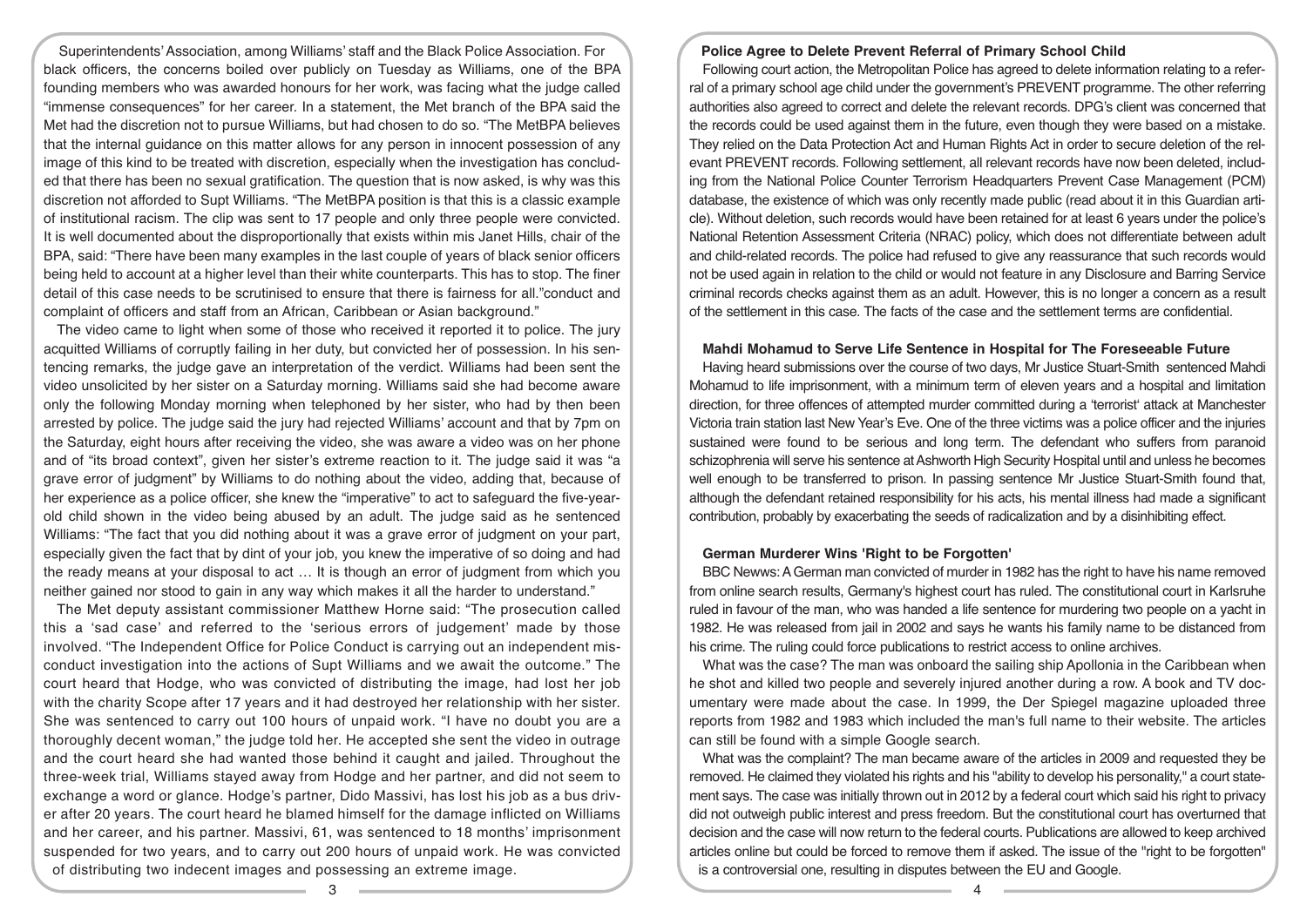#### **Obituary: Ian Macdonald Barrister who Specialised in Human Rights Law**

Geoffrey Robertson, Guardian: Ian Macdonald, who has died aged 80 from a heart attack, was the leader of the British bar in immigration law over the past half century. His forensic commitment to equality and race relations dated back to his successful defence of the Mangrove Nine in 1970, when an Old Bailey jury rejected an attempt to frame denizens of the Mangrove cafe in Notting Hill, west London, and he was still working on immigration and extradition cases at the time of his death. Although some of his comrades took, in time, knighthoods and judgeships, Ian remained to the end a jobbing advocate – one with an intellectual influence on the subject, through his textbook on immigration law, greater than that of any judge or academic. The son of Ian Macdonald, a banker, and his wife, Helen Nicolson, Ian was born and grew up in Glasgow, went to Rugby school, then studied law at Clare College, Cambridge, joining the bar via the Middle Temple in 1963. He became a member of the Campaign Against Racial Discrimination at its inception in 1964, lobbying the Labour government to set up a race relations board.

In 1971, however, came an avowedly racist Immigration Act with its invented category of "patriality" designed to exclude as many black people as possible. Ian turned to the study of the civil liberties implications of immigration law, a subject which at the time was disgracefully neglected by university law faculties. In 1983 came the first edition of his textbook Immigration Law & Practice – now in its ninth edition and still the leading work on the subject. It managed from the outset to be sufficiently authoritative to require judicial respect while at the same time infused with humanitarian principles and ideas for extracting them from the common law, which was difficult enough years before the Human Rights Act. When that was passed, in 1998, a new edition of Macdonald on Immigration was soon available to guide practitioners. In 1984 he founded the Immigration Law Practitioners' Association,which he chaired for the next 30 years, evincing, as his friend the writer Gus John has put it, "intellectual muscle and unwavering commitment to holding the state to account and defending the rights and entitlements of those whom it capriciously seeks to exclude".

I first met Ian at the Old Bailey in 1971 – he was in court No 1 defending the Angry Brigade, former Cambridge and Essex students who planted small bombs at the Miss World contest and the like, while I was in court No 2 (the security court) defending those the state regarded as more dangerous, the hippy editors of Oz magazine charged with "conspiracy to corrupt public morals" for publishing a cartoon of Rupert Bear with an erection. These were bizarre times and a virtually allwhite, all-male, private-school bar had not developed the tactics for exposing the institutional racism in the Met, police corruption and the wrongful convictions soon to be inflicted on Irish terrorist suspects. We recognised the need for new thinking, new ways of defending (in particular, harnessing public law disclosure procedures) and the need to build up chambers of like-minded barristers who would pool their energies to resist state oppression of minorities and journalists. Ian became head of his chambers – Garden Court – in 1975 and, together with his co-head, Owen Davies, guided its collective expertise in immigration law.

Ian was counsel in many notable cases, from the Balcombe Street siege (the convictions were later exposed as a miscarriage of justice), the Stephen Lawrence inquiry (representing Stephen's friend Duwayne Brooks) and the New Cross fire inquest, into the death of 13 young black people – Ian was seen jumping on his bike to ride to the high court for urgent orders quashing the decisions of a legally ignorant coroner. He was appointed by Manchester city council to conduct an independent inquiry into racism in local schools after the murder of a Bangladeshi schoolboy, Ahmed Ullah. The council refused to publish his report, although it subsequently emerged as a book, Murder in the Playground (1990). In 1988, Lord (Quintin) Hailsham was succeeded as lord chancellor by the

more fair-minded Lord (James) Mackay of Clashfern, whose first QC appointments were said to include "radicals". Ian was one, his appointment to silk after 25 years being well overdue.

In 1997 he submitted to security vetting and accepted appointment by the attorney general as a "special advocate" for the Special Immigration Appeals Commission (SIAC). This was a device which helped the government pretend that SIAC's proceedings were fair: special advocates were allowed to challenge evidence that their client was not allowed to see on grounds of national security. Effective challenge in such circumstances, as he later explained to a parliamentary committee, was difficult if not impossible without being able to talk to clients. It was never, on principle, satisfactory and when SIAC was additionally tasked to order indefinite detention without trial of terrorist suspects, Ian publicly resigned in protest, refusing as a matter of conscience to "provide false legitimacy" to indefinite detention, which was "contrary to our deepest notions of justice".

This episode, in 2004, highlights Ian's integrity. He was a gentle and amusing man who mixed easily and congenially with his clients and their supporters from community groups. Members of the immigration bar were inspired over the years by his leadership and his scholarship. Macdonald, who was three times divorced, is survived by his fourth wife, Brigid Baillie, whom he married in 2008, and by four sons and five grandchildren. • Ian Alexander Macdonald, barrister, born 12 January 1939; died 12 November 2019

#### **Grace Millane's Trial Exposes a Dark Trend in Coverage of Violence Against Women**

Daisy Richards, Rights Info: The murder of Grace Millane in 2018 seized front pages of media outlets worldwide, with article after article fixated on details of her personal history. These details implied that the sexually violent nature of Millane's death was somehow a product of her own actions, and this treatment is itself part of a much larger media trend in how violence against women is represented. From the day that her family reported her missing on 5 December to the discovery of her body on 9 December, media outlets reported unremittingly on the circumstances surrounding Millane's disappearance, in a manner that should no longer be acceptable.

On November 4 2019, the trial began and the man charged with her death entered a "not guilty" plea. The media latched on to the trial, covering the defence's attempt to form an alternative narrative that could throw doubt on just "what kind of girl" Millane had been. They argued their client had not intended to kill Millane. Instead, he had simply followed her instructions and it was she who had initiated violent sex, as she was "a fan of 50 Shades of Grey" and had learned from an ex-partner. From this moment, the media coverage of Millane's murder trial focused almost exclusively on details of her sexual preferences, previous partners, and alleged proclivity for BDSM. Headlines broadcasted interviews with Millane's friends and ex-boyfriends who had been interrogated by the defence. Articles were preoccupied with her "kinky fetishes," "other sexual partners" and described her as a "naive and trusting girl."

A Historic Problem: By sensationalising Millane's murder and directing focus towards her intimate preferences and not her killing, media outlets continue to contribute to and perpetuate societal attitudes of victim blaming. Unfortunately, this kind of journalism isn't new. It was seen in the coverage of the murder of Mary Nichols, the first victim of Jack the Ripper, more than 100 years ago. Papers included extensive descriptions of Nichols' injuries – even mentioning that her body was "warm" when discovered – and focused upon her alleged prostitution and alcoholism. It continues to be seen today, as within a 2018 listicle of the most horrific Valentine's Day crimes. Almost all of these featured the murder of a woman by a male partner. Journalistic efforts to responsibly cover stories of violence against women have unrelentingly failed. Sadly, profit is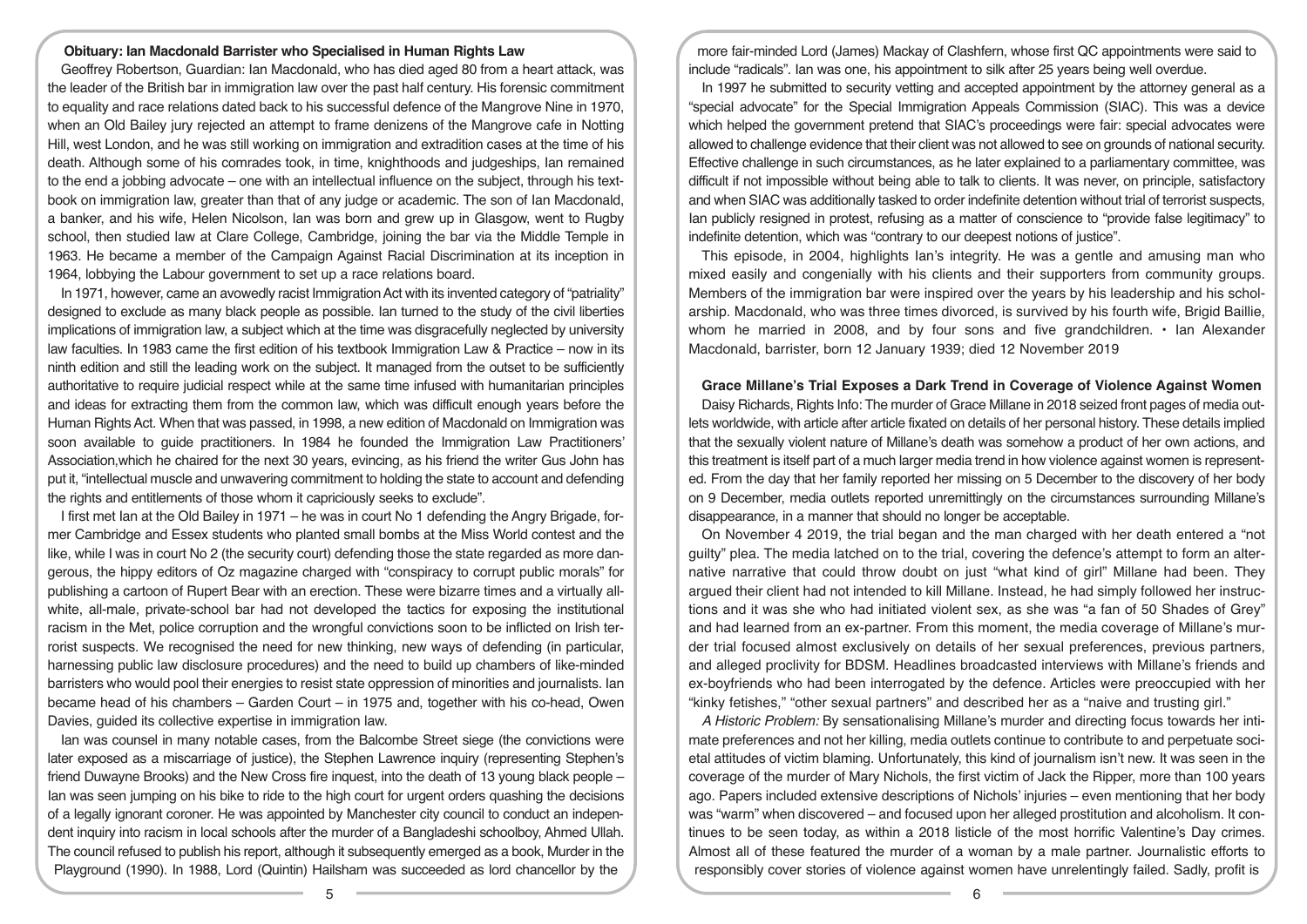– and always has been – the solitary pursuit of any given news outlet, and cultural appetites for stories featuring details of violence against women are seemingly insatiable.

Representations Of Male Victims: It is known that the media's treatments of female victims of violence differs radically from that of male counterparts. For instance, research by Marian Meyers in 1996 demonstrated that women are more likely to be infantilised and referred to in articles by their first names. This a journalistic practice usually reserved for pets and children. Articles also rarely present violence against women as a systemic societal issue. Instead, the focus is largely episodic, which implies violence against women occurs in individual situations, instead of as part of women's everyday lives. Data published in 2018 by the Office for National Statistics found that the majority of victims are female, with about 560,000 female victims and 140,000 male victims in 2017.

As in the case of Millane, there is a tendency within the media to sensationalise and make abstract the bodies of abused, assaulted, and murdered women. These women are dehumanised by reporting that decontextualises them from their day-to-day lives as loving daughters, dedicated students, and loyal friends. This often means that they are remembered through the limited lens that the media places on them after death. These women, who are physically and metaphorically voiceless, cannot defend themselves, and so myths around women who "ask for it" are subsequently upheld. By focusing on her sexual preferences, and the way in which she "naively" messaged men on fetish dating apps, articles surrounding Millane's murder framed her as partly responsible for her own brutalisation.

The implicit journalistic messaging throughout the coverage of the trial was that "women should be more careful", as opposed to "men should not murder." This is evident within headlines surrounding Millane's murder which prioritise the defence's argument that she encouraged her killer to apply more force and that her "ex-lover" knew she liked to be choked. This is also seen within the publication of photographs of her in supposedly "revealing" clothing, alongside the suitcase her body was buried in. It is also unmistakable in the kind of linguistic model used to describe her murder. Instead of cultivating phrases that refer to the actions of the perpetrator who killed Millane, articles repeatedly use passive syntax to describe Millane as having "been killed". By employing this kind of language, women themselves are consistently framed as inactive victims with no individualisation or agency. Continually, the focus of this kind of media coverage shifts the blame back to the victim, instead of the perpetrator.

Wrongly Immortalised: Between 2000 and 2015, the number of articles concerning violence against women rose from 2,000 to 25,000. As the frequency of this kind of reporting has increased, groups have formed to highlight the injustice and indignity of this kind of coverage. We Can't Consent to This is a campaign striving to dispel myths around "the increasing numbers of women and girls killed in violence claimed to be consensual". We Level Up focuses on lobbying media for more responsible reporting of domestic abuse cases. Such cases often depict male perpetrators as the "perfect family men", despite their crimes and histories of violence. In fact, a 2015 study found that media outlets not only distort depictions of domestic violence cases, foregrounding the most provocative details, but are also more likely to report on female perpetrators of domestic violence. This is despite the fact that two women per week are murdered by male partners in the UK. As women's charity Our Watch states: newspapers focus on the method of the murder rather than histories of violence, as if it is "more important for readers to know how but not why men kill their partners".

Despite arguing that her death was a "sex game gone wrong", Millane's murderer was found unanimously guilty on November 22 2019. As Brian Dickey, crown prosecutor for the trial, concluded: "You can't consent to your own murder." These women also cannot consent to the

ways in which their intimate histories are manipulated by press coverage. The inclusion of irrelevant details within stories of women who have been murdered by men preserves the idea that these women are not real people. Instead, it paints them as a composite of body parts designed to be ogled, and a series of private decisions designed to be scrutinised. Women like Millane are wrongly immortalised by news outlets obsessed with sexualising and objectifying their every move even after death, while articles focused on male victims somehow manage to offer the deceased a relative degree of respect. The name of Millane's killer was surpressed (some outlets have gone on to leak his name), while hers has been tarnished. This is wholly and unashamedly wrong. Millane deserved better, and the media must do better.The Conversation This article is republished from The Conversation under a Creative Commons license.

### **Letter From Kevan Thakrar – Violence in HMP Full Sutton Close Supervision Centre**

On the evening of Monday 21st October 2019 at HMP Full Sutton's Close Supervision Centre (CSC), a serious incident occurred which has led to a police investigation. The Close Supervision Centre system is designed to hold the 50 most dangerous prisoners in the country, with Full Sutton holding 8 of them within their dedicated unit. The 'Close Supervision' is supposed to prevent incidents of violence, but Monday saw the fourth such event in less than 18 months. A growing and serious management problem, especially within the CSC, is the prevalence of racist extremist prisoners. Likeminded racists too afraid to mix in the general population have formed the gang calling themselves 'Death Before Dishonour' (DBD), which boasts such high profile members as Charles Bronson (now Salvador), and the sex offending natural lifer Douglas Gary Vinter. A letter sent from DBD member and racist CSC prisoner Jason Gomez is suspected to have sparked the recent violence.

Before being referred to the CSC for murdering the weakest prisoner on the wing, Jason Gomez spent several years on protection under what is known as Vulnerable Prisoner (VP) status, for amassing large drug debts and seeking to pay it off in sexual favours. Whilst on the VP units, he met fellow junkie John Mansfield imprisoned for killing and elderly woman and robbing her, Mansfield also managed to obtain CSC status in similar fashion to Gomez, although he did not murder he picked victims to attacks so he could be removed from general population to avoid paying his debts.

In September, Kevan Thakrar, was transferred to Full Sutton's CSC. As he is mixed race and Muslim, as well as having a history of conflict with prison officers, it is not unusual for the DBD gang working in collaboration with officers to seek to target him. A letter sent from Gomez to Mansfield was delivered on Monday which is believed to have contained an order to attack Kevan Thakrar.

Without saying a word, Mansfield filled a metal flask with boiling water to make it a more useful weapon, then attempted to sneak up on Kevan Thakrar. He swung the tool with as much force as he could seeking a knock-out blow in full view of 4 prison officers. Fortunately, Kevan saw it coming and was able to use his background in martial arts to block his initial shot, then evade the follow-up. Aware that he could not win a fight with Kevan, Mansfield quickly retreated and officers stepped in stopping any retaliation.

Strangely, CSC management are planning on forcing these two to mix again which is certain to end up with much more serious injuries than the bruised arm Kevan Thakrar is currently suffering with. It is believed that at any future incident, as well as this one, are likely to cost the prison service thousands as litigation from Kevan usually follows any harm he sustains. Kevan Thakrar A4907AE, HMP Full Sutton, Stamford Bridge, YO41 1PS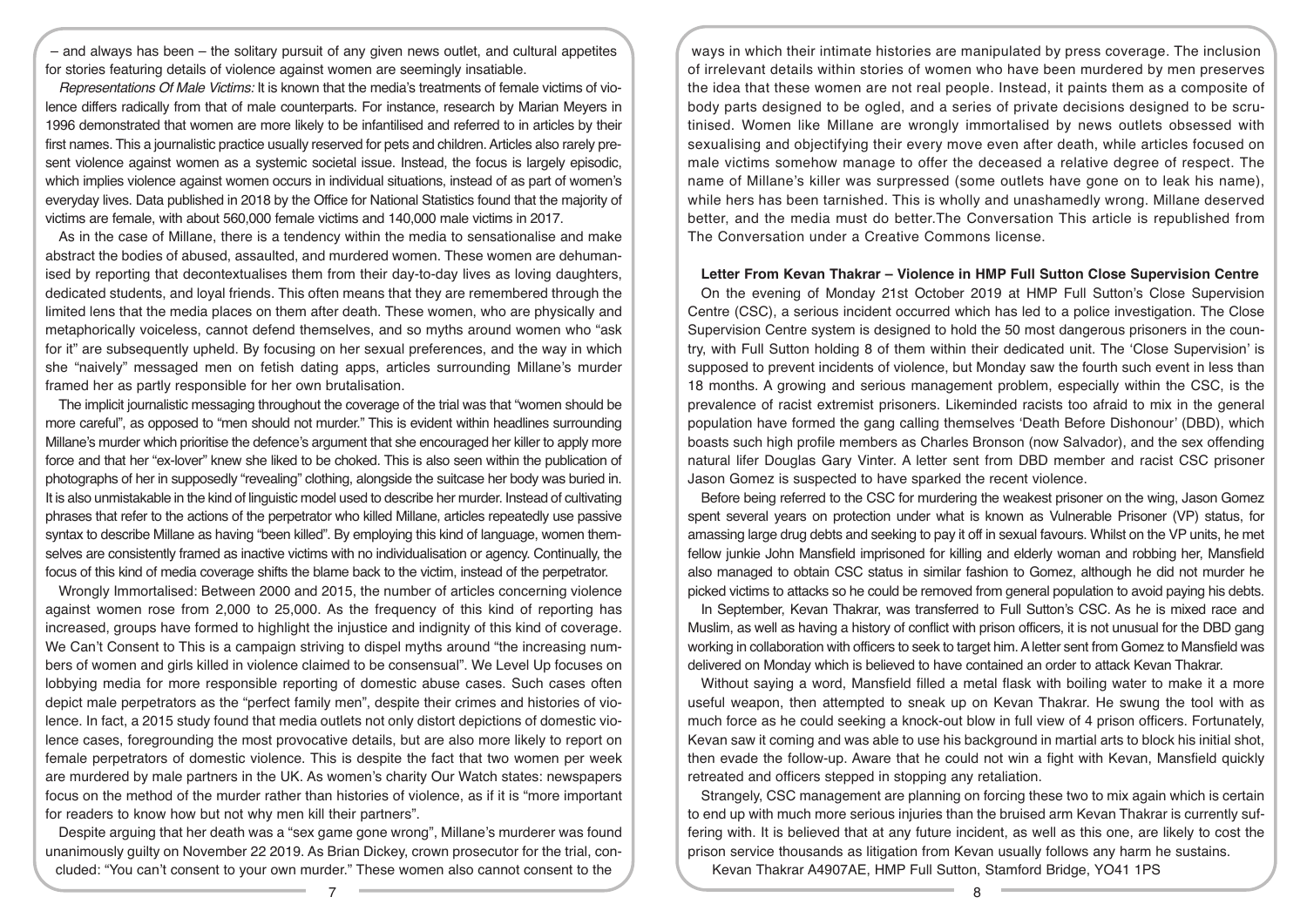#### **Blood Sunday: Man Shot in Chest Awarded £350,000 Compensation**

A man shot in the chest by a British soldier as he ran to safety on Bloody Sunday is to receive £350,000 compensation. Joe Friel, 68, claimed for injuries and false allegations at the High Court. It was claimed he had been an armed terrorist when paratroopers opened fire in Londonderry in January 1972. His lawyers described it as a "blatant, malicious and outrageous lie" which persisted until he was publicly exonerated more than 40 years later. The payout also covers Mr Friel's loss of earnings after he was forced to retire early from his job as a tax official due to deteriorating health. Mr Justice McAlinden expressed hope that the resolution in the action against the Ministry of Defence (MoD) will enable the father of three to obtain some degree of closure. In 2010 the Saville Inquiry into the shootings established the innocence of all of the victims. Those findings led to David Cameron, the then British prime minister, issuing a public apology for the soldiers' actions. He described the killings as "unjustified and unjustifiable".

Nearly £3 million has now been paid out in a series of settlements and awards made in claims against the MoD on behalf of those bereaved or injured. With liability accepted in all cases, proceedings brought by Mr Friel centred on the level of damages. Aged 20 on Bloody Sunday, he was shot at Glenfada Park as he tried to escape the gunfire. He suffered chest wounds and was carried to a house where he remembers women saying the Rosary, the court heard. Soldiers then stopped the car being used to transport him to hospital, striking the driver on the head with a rifle butt and firing a plastic baton round at another passenger who fled, it was contended. A member of the Royal Anglian Regiment, known as Lance Corporal 104, who took the car to a military aid post later alleged Mr Friel admitted to him that he had been carrying a gun that day. Brian Fee QC, for the plaintiff, said: "This was a blatant, malicious and outrageous lie, but it was one which was relied upon by the defendant for over 40 years until it was conclusively dismissed by Lord Saville's report in 2010." Eventually Mr Friel was brought to Altnagelvin Hospital, where he was twice administered the Last Rites due to his condition.

With Mr Friel unable to work since his medical retirement in 1992, the court was told he still has a degree of anger and resentment at what happened. "He was alleged to have been an armed terrorist on Bloody Sunday," Mr Fee said. The allegation that Joe Friel admitted he had a gun was a carefully targeted, specific, malicious lie." Counsel also described how Lance Corporal 104 went abroad without attending the Saville Inquiry, avoiding "what should have been the day of reckoning".

'Unique' Bloody Sunday case: Outside court Mr Friel's solicitor, Fearghal Shiels of Madden & Finucane, said the action was unique among the Bloody Sunday litigation. "He was the only one of those shot and injured against whom soldiers maintained an allegation that he was shot whilst handling a firearm," the lawyer said "That was a malicious lie which was peddled by the British Army before the Widgery Inquiry in 1972 and again before the Saville Inquiry. "Ultimately the soldier who made the allegation failed to attend to have his evidence tested, although it was not until the publication of the Saville Report that Mr Friel was finally exonerated." The action was settled for £350,000 and costs.

#### **The Iniquity of Privatised Prisons**

Nicholas Reed Langen, Justice Gap: In the midst of Labour's proposals to nationalise everything that isn't firmly in the hands of corporate hegemons, it can be easy for proposals that are both laudable and practical to escape notice. Labour's intention to bring prisons back into public ownership is one such example, a praiseworthy commitment which recognises that privatisation is not an unalloyed good, with market forces not necessarily a route to higher standards and lower costs. More importantly, however, is that it acknowledges (even if implicitly) that there

are certain services which the state has a moral imperative to operate. The genesis of private prisons was with Margaret Thatcher's government, who sought to privatise the prison estate in the hope of exposing it to market efficiencies and shrinking the size of the state. There are now 15 privatised prisons in the UK, with 14% of the prison population detained by one of three corporations- G4S, Serco and Sodexo. Meanwhile, despite their manifest failure to effectively run prisons, these companies have been further welcomed onto the terrain of the state, operating immigration detention facilities, and until recently, the probation service as well.

Our prisons are drug-infested, overcrowded and poorly maintained, havens for further criminalisation, and privatisation has done little to remedy this. HMP Birmingham fell into such chaos earlier this year that G4S was stripped of the contract, whilst prisons like Doncaster have squeezed in as many inmates as possible, with the levels of overcrowding there at 152%. Given figures like this, it is hardly surprising to see that rates of violence are higher in private prisons, nor to see that reoffending rates are rising across the board, with those incarcerated for less than twelve months still more likely to offend upon their release than not.

Nonetheless, whilst private companies are culpable, they are only responding to a government policy that opened prisons to market forces. In privatising the responsibilities of the state, the government is acknowledging that prisoners will be used as a means of making a profit, and that profit will be the focus of the company. Whilst it would be admirable to see companies refuse to run prisons on the basis that it is immoral, it seems hopelessly naive to expect them to do so.

To expect the state to prevent companies from running prisons, however, is not hopelessly naive. The notion that the state has higher responsibilities, beyond that of mere profit, is not a novel one, but a view espoused by thinkers ranging from Aristotle to Hamilton. In the context of prisons, the state is responsible for punishing inmates, but also, more importantly, for rehabilitating them, an obligation that must take precedence over economic savings. Nor does the fact that state run prisons are as inadequate as privatised justify privatisation. Even if the economics and efficacy supported privatisation, allowing private companies to detain individuals would still violate their human dignity, allowing them to become a mere means by which a company can make a profit. In a civilised society, we do not allow people to decide to hold others captive. I cannot be detained by my bank for failing to pay off a credit card debt, nor by a neighbour for stealing his wallet. Only the state can authorise detention, and only the state should be able to enforce such a decision.

As part of our social contract, we agree to abide by the laws of the land, acknowledging that we may be prosecuted and imprisoned, should we break them. In agreeing to this, the state does not get the right to delegate away its responsibilities to whoever it sees fit, as though its responsibilities are mere commodities. Much as we would view with scepticism the state privatising the army, or the police force, so we should view privatisation of prisons. Such roles are unique to the state, part of our relationship with it, and with our fellow citizens. Such a relationship was recognised by Israel's Supreme Court, where Aharon Barak declared that privation went against Israel's Basic Law, offending the dignity of those detained. Similarly to the UK, Israel had sought to privatise prisons to reduce state expenditure, but the privatisation was struck down, the Court declaring that prisoners do not lose their 'constitutional right to human dignity', and that privatisation undermines the 'public purposes that…give it legitimacy', with imprisonment instead reduced to 'becoming a means for a private corporation to make a profit'.

The relationship between the citizen and the state is a complex one, and cannot be reduced to a crude monetary value. In allowing citizens to become a means of making a profit, it degrades their humanity, stripping them of their dignity, reducing them to mere figures on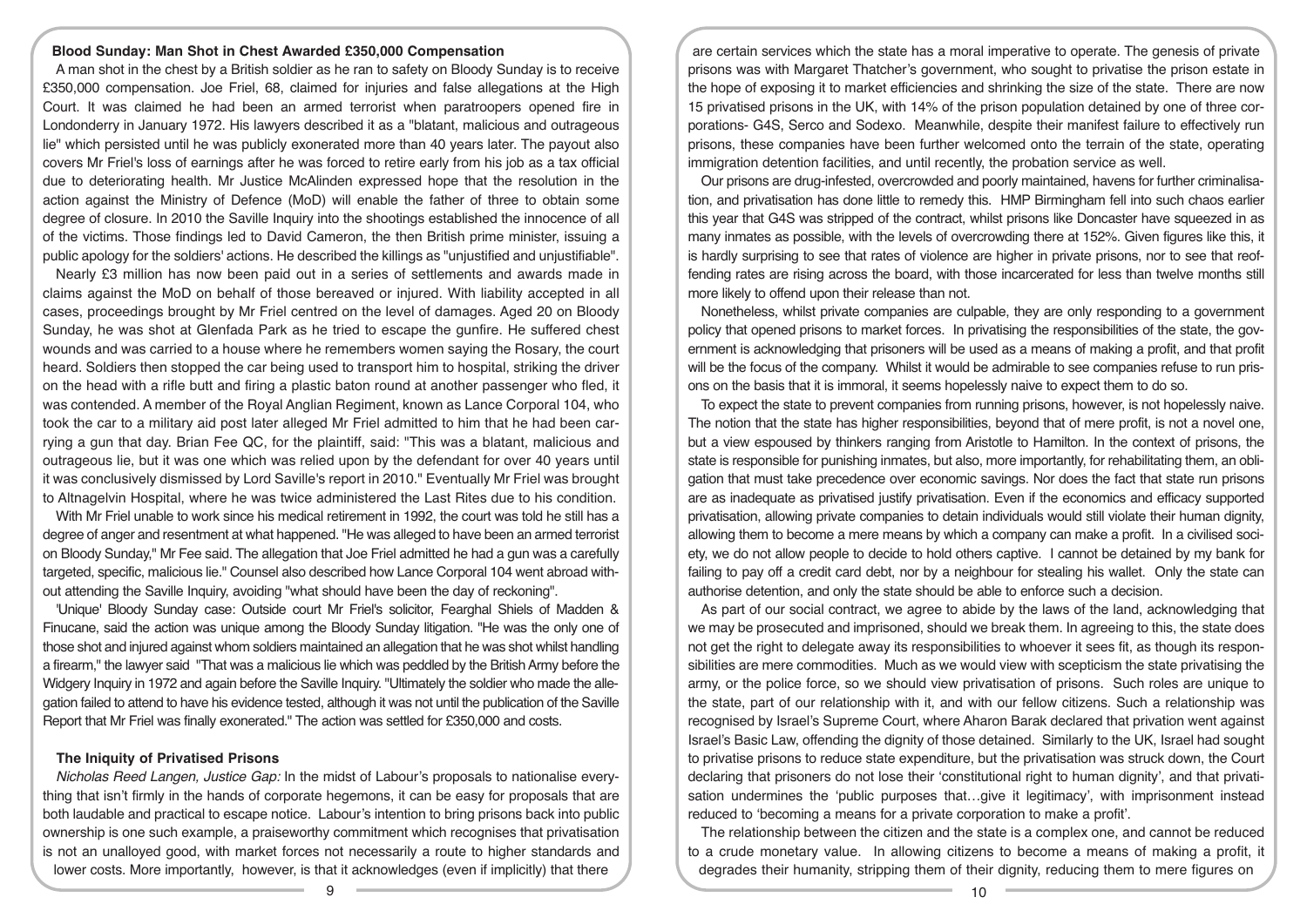a spreadsheet. Reducing people to this means that when the numbers no longer add up, the motivation to act falls away, as we saw with Grayling's attempted privatisation of the probation services, where the attempts to save money saw probation officers rarely meeting with probationers, a cut in officer numbers, and a bailout from the government of £500m, before the policy was reversed. At a time when making easy, vote-winning promises is all to tempting, Labour should be credited for adopting a policy which may not be welcomed, but which is right. The Conservatives and Liberal Democrats should embrace such an approach, recognising that the private sector is not a universal cure, and that there are obligations which cannot be reduced to figures on a Treasury calculator.

#### **Putting Descartes Before the Hearse**

A university is facing criminal action for selling bodies and body parts donated for research purposes over the course of a decade. The Centre for Body Donations at Paris Descartes University has admitted mistreating thousands of cadavers, keeping them in rat-infested and overheated rooms. However, a doctors' union has now claimed that some bodies have been sold to private companies for inappropriate uses such as car crash tests. The Times reports that the centre allegedly charged €900 for a body and €400 for a limb. While the centre has been trading in body parts to raise funds, staff have been accused of selling them to make money for themselves, according to Guy Vallancien, a surgeon who was its director between 2014 and 2018. Mr Vallancien said: "There was traffic. Workers sold parts to surgeons who took them away on Saturday mornings." The higher education ministry has ordered an inspection of the centre and its temporary closure until inspectors have completed their report.

# **Kyle Major: Targeted for Life**

I'm writing today to highlight a recent article about South Yorkshire Police also to inform the public how I am being treated by South Yorkshire Police maybe the public can compare and make their own opinion and decision. What is happening to me is seriously unfair and wrong. A person has maliciously lied to destroy my life, and for a while, it did that. South Yorkshire Police have seen this as an opportunity to persecute me and twist/manufacture evidence against me to try and take life away from me, for what this person has done to me.

As stated in my last article, I have been charged with an alleged offence that has taken place in January 2018 that's 22 months to bring a case against me it's corrupt, it's criminal. At the time I was genuinely disabled, and yet the Police see me on (CCTV) before and after the alleged incident in my wheelchair they've still proceeded to try and prosecute me its absolute bullshit! It's plain and simple to see this is desperate! [Kyle Major sentenced on Thursday 28th November 2019 to 29 months - pretty sure he has already done 22 months!]

The alleged victim is in prison for fraudulent claims which resulted in the death of an older adult yet the Police have failed to mention this and clearly edited the transcripts of the interview tapes to miss this vital bit of information out. Its genuine corruption do you not think the (CPS) should know whether the alleged victim is in custody for fraudulent claims which resulted in the death of an older adult and whether he is a reliable witness or not? This man is a malicious liar, and I know I will be exonerated without a doubt. I then come to the proceeds of crime applications by South Yorkshire Police to steal, or their words recover my jewellery which has been paid for. Yet there has been no (criminal activity) or (a criminal offence) that I have been charged and convicted of that I could have benefitted from or earned assets from (criminal assets) It's just

more abuses of process and corruption, furthermore plain and simple targeting and corruption 100%. They have clearly influenced the courts into abusing their position. These are civil proceedings being heard in a criminal division court. The courts aren't giving me a fair hearing (Sheffield Magistrates Court) the Judges are not advising of the areas of Law how they are supposed to in a civil Court and treating the proceedings as (criminal proceedings) it's just grossly unfair and targeted if not bullying by (South Yorkshire Services) from the heart.Since I got released from the (CSC system) into the community in (2012) my life has never been the same,

I've been harassed, Abused, targeted and treated so unfairly a reasonable person in the community would not understand or come to terms with the complexities of my circumstances it's unimaginable and that's genuine. They attack and attempt to destroy and decimate every part of you, your character, appearance, your personality, emotions and mentality it's crazy! At times I think the world hates me, but I've been able to recognise its her Majesty's Prisons and Probation Services using their influence within the community and with extended/related services and agencies to target and rip my life apart and destroy every part of it 100%. It doesn't matter what I do; it doesn't matter how I live; they will never leave me alone. I have a target on my back for life, and I know deep down they will never leave me alone targeted for life.

Some people look at certain things and think very tunnelled in their visions, but please understand some people's circumstances are not in the same category as your own so think before you speak 100%. I know there are people in the system suffering, and I feel for them every day because I know what they are going through and my heart goes out to you 100%.

I will now come to the article surrounding South Yorkshire Police and what I would like the public to do is just think for a minute if the Police can do this to (children) what are they capable of doing to an adult such as myself? A Police force has been told to take "immediate action" on how it deals with children in custody after one was held for eight hours without a review. A report found South Yorkshire Police was not "consistently" meeting the requirements of codes of practice for detention under the Police and Criminal Evidence Act and the Children and Young Person Act 1933, inspectors said around 100 cells in Barnsley, Doncaster and Sheffield Custody Centres which held 22,229 people between June 2018 and May 2019 were examined.

While the force has made some improvements there were "several causes of concern and areas that required improvement" the inspection in June found a joint report by Her Majesties Inspectorate of Constabulary and Fire and Rescue Services and HM Inspectorate of Prisons made a series of recommendations for improvement, including over concerns raised about how the force was in breach of rules surrounding children. The report said "the force had few arrangements in place to provide children with specific support" they were not prioritised during the booking in process, which meant they could be held "with adult detainees in the holding areas especially when it was busy." No easy-to-read rights and entitlements documents were available to help them understand their rights, although a photocopied guide to custody was sometimes handed to them. "Although it was the policy of the force to review the detention of children every four hours, the records we looked at did not demonstrate that this was happening consistently.

"In one case, a child left custody after eight hours without having a review of detention. "In addition, girls were not in the care of a female adult as legally required by the Children's and Young Persons Act 1933". The force "must take immediate action to ensure that all custody procedures comply with legislation and guidance and that officers implement them consistently," Inspectors said.Officers also should make sure the use of force in regards to all was" safe and proportionate to the risk or threat posed" and detainees should only be strip-searched when necessary while making sure their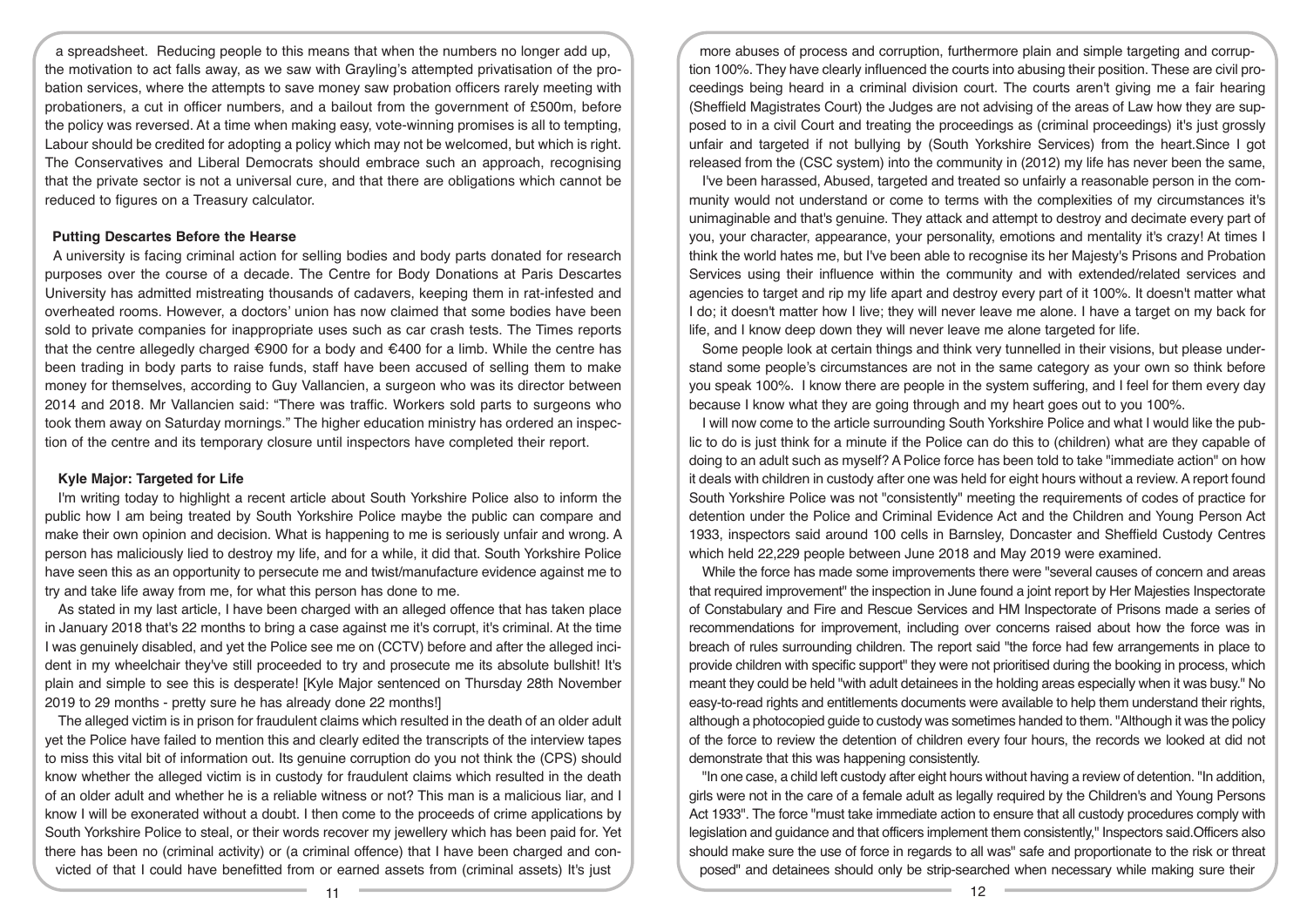dignity is respected. Chief Inspector of Prisons Peter Clarke and Inspector of Constabulary Wendy Williams said in a joint statement "While we found a couple of positive features there was several causes of concern and areas that required improvement. This personally, when I read it made me feel sick, I can only imagine the corrupt and criminal acts they've been getting away with 100%. Please understand I am suffering genuine abuse and corruption by South Yorkshire Services.In solidarity; Kyle Major: A8397AJ, HMP Doncaster DNS 8UX. (Support needed).

# **Irish Legal Heritage: Ned Kelly**

Róise Connolly, Irish legal News: Edward "Ned" Kelly was a famous Irish-Australian bushranger and outlaw who was executed in November 1880. A martyr in the retelling of the British settlement of Australia, the story of Ned Kelly attracts a great degree of controversy as people disagree about whether he should be remembered as a hero or a villain. Ned's parents were Irish and both had arrived in Australia in 1841 – although their passages were under very different circumstances. Ned's mother, Ellen Quinn, was born in Antrim in 1832. Ellen's parents were "bounty immigrants" who set off for Australia in the hope of a better life. Ned's father, John "Red" Kelly, was a Tipperary man who, at the age of 21, had been convicted of stealing two pigs and sentenced to seven years transportation. After serving out his sentence in Van Diemen's Land, John moved to Wallan Wallan, Victoria, where he found work on a farm owned by Ellen's father. John and Ellen got married in 1850, and settled in Beveridge, a small town north of Melbourne where Ned was born in January 1855 (John Maloney, Ned Kelly (Melbourne University Press 2001).

When Ned was nine, his father fell on hard times and had to sell the family home he had built in Beveridge. Thereafter, the Kelly clan moved to Avenel, where they were one of the few Irish Catholic families in the area. Although Ned had grown up listening to his father's stories about the persecution of Catholics back in Ireland, it was in Avenel that Ned's perception of the British land-owning classes was shaped as his family was allegedly harassed by the police. Within a year of moving to Avenel, Ned's father was sentenced to six months' hard labour for illegal possession of a cow hide – and the following Christmas he died. It wasn't long after his father's death that Ned found himself on the wrong side of the law. By his early teens, Ned had become the protégé of an Irish-born bushranger called Harry Power – an association that caught the attention of the police.

In 1869, the Kelly family were living in Greta when the local police arrested 14-year-old Ned on suspicion of assault and robbery – however, when the case went before a magistrate, the charges were dropped due to conflicting witness statements. The following year, Ned was accused of carrying out a series of robberies with Harry Power, but again the charges didn't stick. His first stint in prison was in October 1870, when he was sentenced to six months hard labour for summary offences (John Barry, 'Edward Kelly (1855-1880)' in Australian Dictionary of Biography (MUP 1974)). Within a month his release, Ned was back in prison for being in possession of a stolen horse – for this charge, Ned spent nearly three years in prison.

The horse that landed 16-year-old Ned with three years of hard labour had actually been stolen – or "borrowed" by a horse-breaker called Isaiah "Wild" Wright. Wright had failed to inform Ned that the horse was stolen, so when he got out of prison in February 1874, Ned had a bone to pick. In August 1874, the two men faced each other in a twenty-round bare-knuckle boxing match. Ned was victorious, and hailed the boxing champion of the district.

Ned was able to stay out of harm's way for the next few years, although it's believed that he became heavily involved in horse and cattle stealing with his step-father, George King, during what is often described as his "going straight" years. Ned's demise started with the Fitzpatrick affair,

which involved him shooting a police officer and thereafter going on the run to escape the charge of attempted murder. Constable Alexander Fitzpatrick was an Irish-Australian who had only joined the force in 1877. Fitzpatrick was friendly with the Kelly family, and depending on what version of events you believe, he was a regular visitor at the Kelly home in Greta and was romantically involved with Ned's younger sister, Kate Kelly. On 15 April 1878, Fitzpatrick went in search of Dan Kelly, for whom an arrest warrant had been issued. When Fitzpatrick arrived at the Kelly home, he didn't initially tell the family why he was there, but instead waited for Dan to return for dinner. When Dan did arrive back, Fitzpatrick informed him of the warrant, but agreed to let Dan have a bite to eat before being taken to the police station. In the meantime, Ned had been informed of Dan's arrest and came to the house with guns blazing. Ned shot at Fitzpatrick three times, and one of the bullets hit Fitzpatrick's wrist. It's claimed that after this, Ned said that if he knew it was Fitzpatrick was the policeman who was there to arrest Dan he would never have fired at him (Dr Doug Morrissey (Author of Ned Kelly: A Lawless Life) on La Trobe University Biography Podcast (September 2017)). Ned and Dan went on the run, and in their absence, three others who Fitzpatrick claimed had participated in the incident were arrested – including Ned's mother, Ellen, who had just had a baby. For aiding and abetting the attempted murder of a police officer, Ellen Kelly served three years in prison.

### **Transgender Paedophile Sues NHS for Refusing Reassignment Surgery While in Prison**

Telegraph: Atransgender paedophile has sued the NHS for refusing her reassignment surgery after she transitioned from male to female while in prison. The 60-year-old, known only as KK for legal reasons, is serving an indefinite sentence for public protection for making indecent photographs of children, and also has a previous conviction for sexual activity with a young girl. She has been in prison for over a decade and has been living as a woman for the last eight years, The High Court heard. The prisoner claims the Tavistock and Portman NHS Foundation Trust has unlawfully adopted a "de facto policy" of refusing to refer serving prisoners with gender dysphoria for gender reassignment surgery (GRS). But the trust argues that the reason KK was not referred was because "the treating clinicians at a world-class clinic for gender dysphoria did not consider it clinically appropriate to refer her for surgery".

On Thursday, 28th November, KK's barrister David Lock QC told a judge in London that the refusal to refer his client was "solely based on the fact that the claimant has lived as a woman in prison for the last eight years as opposed to living outside of prison". He submitted that the trust refused to make the referral over "concerns that there was a possibility that the claimant may not wish to continue to live as a woman following her release from prison". Mr Lock concluded that KK "was forced to endure her present level of distress by being denied otherwise clinically appropriate medical treatment because of the minority chance that she would later express regret at having had GRS".

In written submissions, Jenni Richards QC, for the trust, argued that the court should not interfere in a decision involving "the application of clinical expertise in a developing area of medical practice". She said the number of patients affected by gender dysphoria was relatively small, adding: "The number of patients affected who are in prison is smaller still. "The number of prisoners who are imprisoned as a result of sexual offences, which further complicates the clinical picture, will be still smaller." Ms Richards said GRS is "major, irreversible surgery which may destroy existing parts of a patient's body, personality and sexuality". She argued that "the fact that the claimant's real life experience (as a woman) has been acquired in prison ... is relevant to the determination of whether surgery is an appropriate intervention for her, at this stage and in her present circumstances". Mr Justice Supperstone, who is hearing the case, is expected to reserve his judgment.